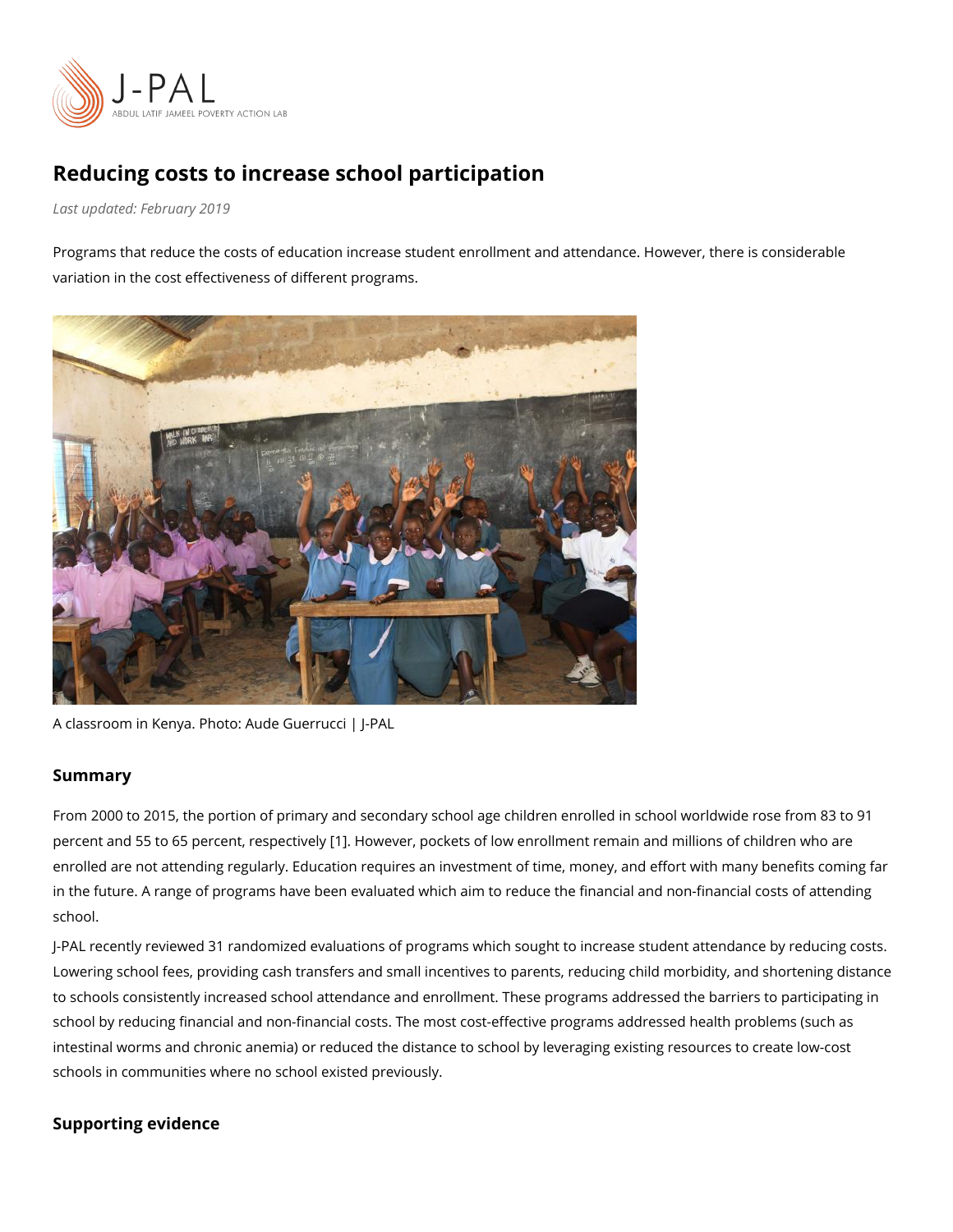Where school fees do exist, eliminating them can lead to large Monstecacsuenstrime spandivic ippractivioushe primary education, but in low-income countries, annual public secondary school fees can family s yearly income. A program in Ghana offered full scholarships to academically qual enroll in secondary school. Roughly 80 percent of these students enrolled in secondary sq compared to only 20 percent enrollment in the comparison group at the beginning of the f majority of the scholarship winners had comp[let](#page-3-0)ed senior high school

Conditional cash transfers (CCTs) consistently increase school enrollment and extestedance from eighteen high-quality randomized evaluations of CCTs in twelve countries all found p participa[tio](#page-4-0)n.Researchers conducted randomized evaluat[i30]n sCoafm 60 6[d74i3p i6] hB [nb3a]k[i6n]a Faso Colom[bi](#page-4-0)7a][,](#page-4-0) Ecua $\beta\delta$ ]r, Hondui 8] 10,] Malawin,] Mexi[[do](#page-4-0)2,][\[13](#page-4-0),][\[14](#page-4-0),] Moroqdo5,] Nep[all6,] Nicaragua [\[17](#page-4-0)] 18] 19][,](#page-5-0) and Tan[zan](#page-5-0)ia Given the expense of CCT programs, they should primarily be view programs that also increase attendance, rather than the most efficient solutions to increa discussion of CCT cost-effectiveness poodincy be builduent idn in our

Small changes in the timing of a CCT can affect the ability of families to save and pay for enrollment decislibasimpact of cash transfer programs on education is sensitive to the timi matching the timing of transfers to when large education expenditure takes place makes i transfers for education expenditure. A CCT[T p](#page-4-0)ling langle dna Cto home be a payout schedule to provid sum payment when re-enrollment fees were due. Compared to a traditional CCT program, t and increased enrollment in tertiary schools. Another CCT evaluation in Colombian second found that providing graduation bonuses around the time of enrollment in tertiary education greatly increased subsequent subsequent subsequent subsequent subsequent subsequent subsequent in tertiary education of the subseq enrollment compared to a traditional CCT program.

Even small incentives, or removing small costs, calm have sola go elim prachisective is to increa and attendance at school, smaller incentives can be just as effective as the large paymen have accordingly been more cost-effective at increasing attendance. Four evaluations on school uniforms or school m[e2al][s2 2p][,](#page-5-0) kletmya [i23], Burkina [F2a4s] o[and](#page-5-0) Uga[o2 o5.a] found positive impac on particip[atio](#page-4-0)n. An evaluation in Mathawati providing a considerably smaller cash transfer w more cost-effective than a larger CCT for increasing participation.

Reducing costs by shortening travel time to school incre. Mesensy secrie cast ce in the binwe onlid with low enrollment are remote or affected by conflict. In areas where few schools exist, using exi schools is a very effective way to increase enrollment and attendance. Two evaluations of Afghanis[t2a6p] and Pakis2rah found very large gains in enrollment. Reducing di[sta](#page-5-0)nce to schoo for girls, due to the restrictions on their mobility in these contexts. However, it is import creation program was done through low-cost means using existing community resources, m opposed to constructing new schools in low population areas, which is often very expensi rigorous[,](#page-5-0) non-experimental studie \$2 BG), Blood|K2a8,}, aFransioIndon[a80]a

Reducing the effort cost of attending school by reducing child morbidity leads to large ga Conditions such as anemia and infection by parasitic worms can sap a child s energy, mal challenging. Two evaluatisons ind Indelian 21 33 found that[,](#page-5-0) in areas where anemia or worm infed prevalent, addressing these conditions with iron pills and school-based deworming increa The most cost-effective programs to increase student participation referenced above are that addressed childress morbidity (such as intestinal worms and chronic anemia) or reduced the distance to schoo cost schools in areas where few schools exist. Some programs may be effective at increas expensive.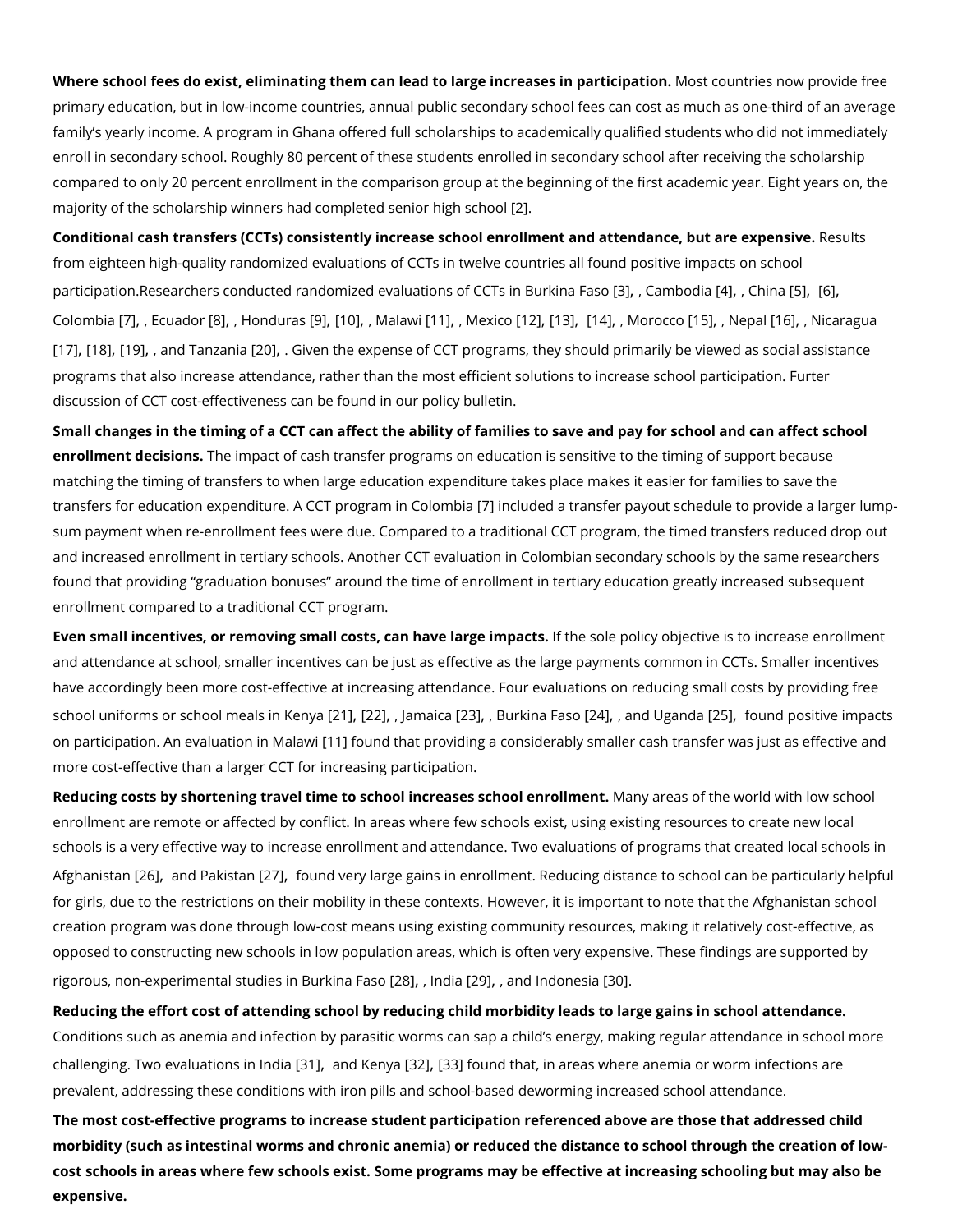Therefore, where authors have provided J-PAL with cost data, we compare the cost-effectiveness of the programs. The most costeffective programs to increase student participation addressed health problems or reduced the distance to school by leveraging existing infrastructure to create schools in communities without schools. On average, CCTs are not as cost-effective as these approaches. However, when comparing cost-effectiveness, it is important to recognize that CCTs also provide benefits other than school attendance.

The cost effectiveness of various approaches can depend on local costs and contexts. We group evaluations by region in the graph below to reflect this.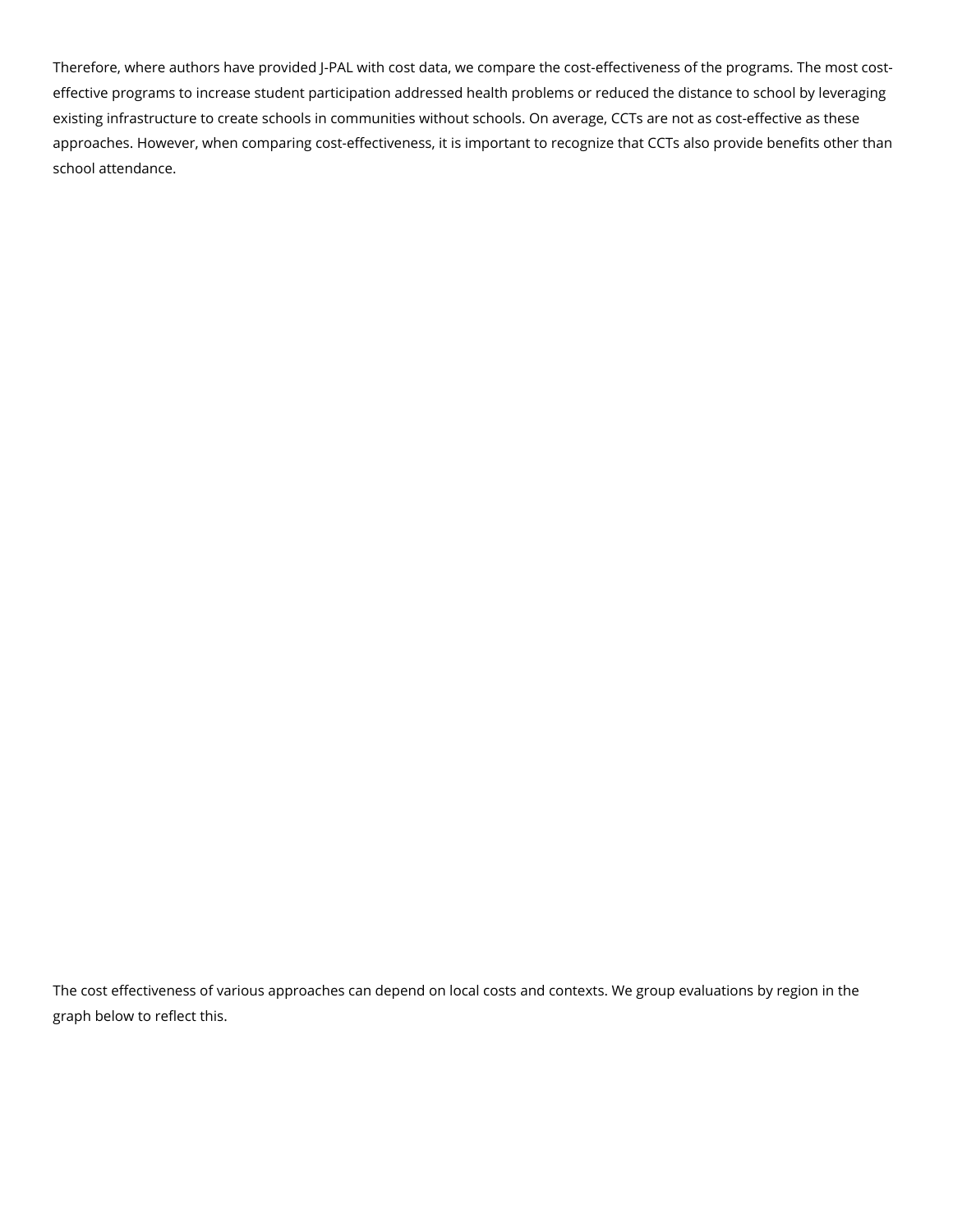<span id="page-3-0"></span>Sector chair(s) [Karthik Murali](https://www.povertyactionlab.org/person/muralidharan)dPharaph Oreopoulos Insight author(s) [Meagan](https://www.povertyactionlab.org/person/neal) Neal [Robert Ro](https://www.povertyactionlab.org/person/rogers)gers

Abdul Latif Jameel Poverty Action Lab (J-PAL). 2018. "Reducing costs to increase school  $modified$  Februarhytt $2018/10.31485$ /pi.2264.2018

1. United Nations Educational[,](http://data.uis.unesco.org/) Scientific, and Cultural Organization (UNESCO) InBattasstet for Statistics. Acce 2. [Duflo, E](https://www.povertyactionlab.org/duflo)sthenscaline Dupanbdichael KremeTrhe Impact of Free Secondary Education: Experimental Evidence fr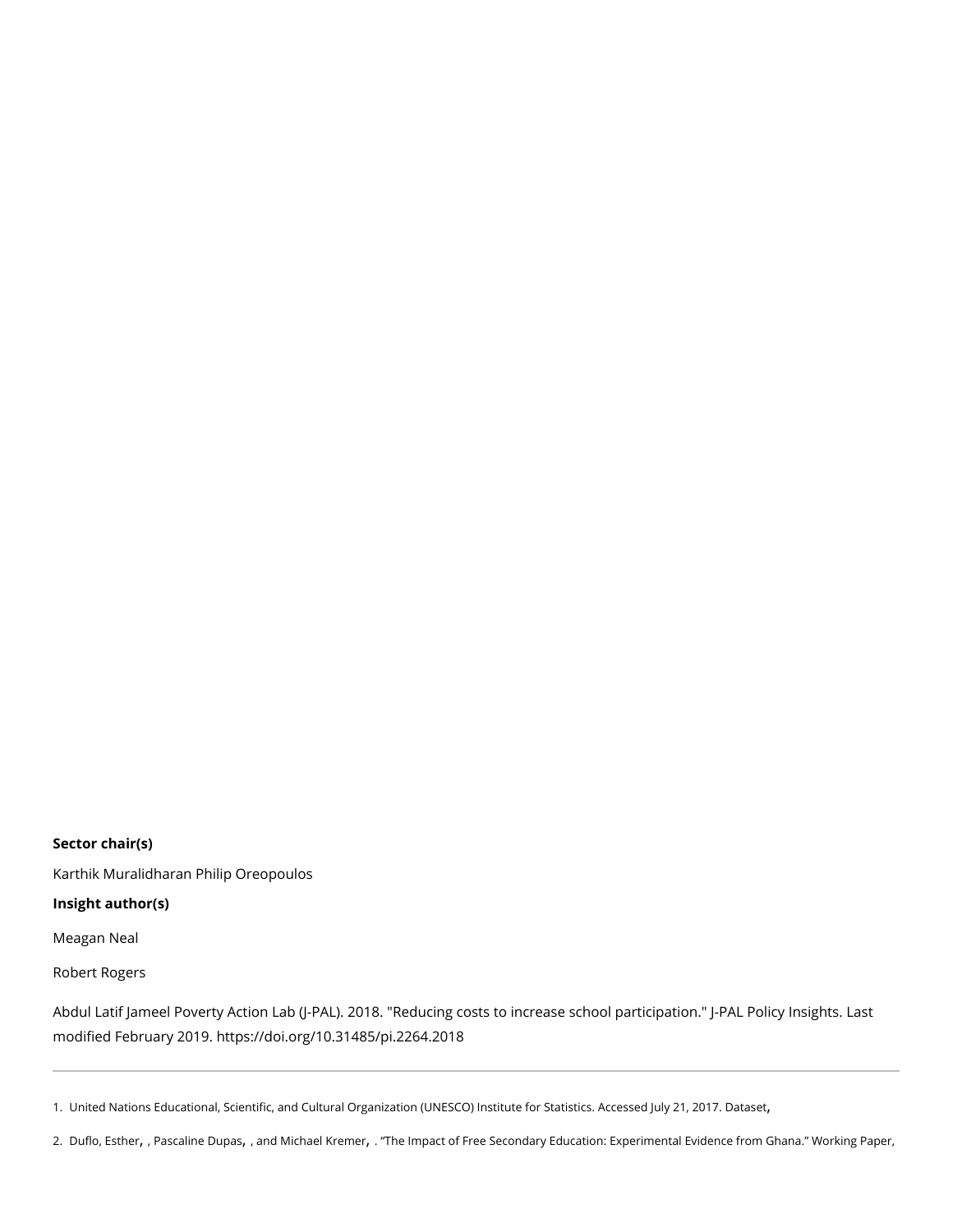## <span id="page-4-0"></span>February 2Rds Jearch PapePAL Evaluation [,](https://www.povertyactionlab.org/evaluation/returns-secondary-schooling-ghana) Summary

3. Akresh, Richard, Damien de Walque, and Harounan Kazianga. Cash Transfers and Child Schooling: Evide of Conditionality. World Bank Policy [Research](https://hdl.handle.net/10986/13127) Workin Pge Peapnech 6 P34 p0 er January 2013.

4. Barrera-Osorio, Felipe and Deon Filmer. 2015. Incentivizing Schooling for Learning: Evidence on the Imp The Journal of Human  $R$  $(2)$ ):  $46$ d $R$ s $-$ 4 $S$  $3.$  rch  $R$ aper

5. Mo, Di, Linxiu Zhang, Hongmei Yi, Renfu Luo, Scott Rozelle, and Carl Brinton. 2012. School Dropouts an Randomised Controlled Trial in Rural China TsheJulmoiworn Heligchf SDeehvoeolop 4m9e (12) Stustukes as 1978 arch Paper

6. Wong, Ho Lun, Renfu Luo, Linxiu Zhang, and Scott Rozelle. 2012. The Impact of Vouchers on Preschool . Randomized Controlled Trial iEnc Route and Cshionfa Education 5R3eR6e5e. warch Paper

7. Barrera-Osorio Maeilapae Ber[,](https://www.povertyactionlab.org/linden)t, Laenigh L. Lindaennd Francisco Perez-Calle. 2011. "Improving the Design of Cond Evidence from a Randomized Education Exp**AmereioannEConommbicaJ**burnal: Ap p:lie 6d7 [Economics](https://doi.org/10.1257/app.3.2.167) Papel PAL [Evaluation Su](https://www.povertyactionlab.org/evaluation/improving-design-conditional-transfer-programs-colombia)mmary [,](https://www.povertyactionlab.org/evaluation/improving-design-conditional-transfer-programs-colombia)

8. Schady[,](https://doi.org/10.1353/eco.0.0004) Norbert and Maria Caridad Araujo. 2008. Cash Transfers, ConditiEoenosnoamm8ida Schadoesle EanorblPapert in 9. Benedetti, Fiorella, Pablo Ibarrarán, and Patrick J. McEwan. 2016. "Do Education and Health Conditions Honduran experiEmceomto mic Development and C6u4lt(u4r)al 7C51+Baer7s\$3=86a.rch Paper

10[.Galiani, Seb](https://www.povertyactionlab.org/galiani)asthidan Patrick J. McEwan. 2013. The Heterogeneous Impact Joofu Crovanld oitfio Phuablic Cassio 8 Thro2m5 is 35 sts. [Research](https://doi.org/10.1016/j.jpubeco.2013.04.004) PapePAL Evaluation[,](https://www.povertyactionlab.org/evaluation/conditional-cash-transfers-honduras) Summary

11. Baird[,](https://www.povertyactionlab.org/mcintosh) S& maahig McIntoss mid Berk Özler. 2011. Cash or Condition? Evidence from a RanQool anmtiezrelyl Causs ma Traonfst Economics (4): 1709Reds7e5a3r.ch P[,](https://www.povertyactionlab.org/evaluation/impact-cash-transfers-educational-attainment-sexual-behavior-and-hiv-status-adolescent) a|plePAL Evaluation , Summary

12. Schultz, T. Paul. 2004. School Subsidies for the Poor: Evaluation grinhael Mife Deiexeen of programe 45 En(chement Brament Program of the Mexican D [Research](https://doi.org/10.1016/j.jdeveco.2003.12.009) Paper [,](https://doi.org/10.1016/j.jdeveco.2003.12.009)

13. Behrman, Jere R., Susan W. Parker, and Petra E. Todd. 2009. Schooling Impacts of Conditional Cash Tr MexicoE.conomic Development and C5u7lt(U3r)al 4C3tRaotorge&arch Paper

14. Behrman, Jere R., Susan W. Parker, and Petra E. Todd. 2011. Do Conditional Cash Transfers for School Up of PROGRESA/OportJuonuirchaadeosf. Human R46 s(o1u)r.c \$3R \$28 arch Paper

15. Benhassine FNbajeyncia DevEsttoher Dufloscaline Dupam Mictor Pouliquen 5. Turning a Shove into a Nudge? A L Transfer for EduAcmaneiroinaan Economic Journal: 左(も): 0 的6 B16925. Belaiory h Papel PAL Evaluation [,](https://www.povertyactionlab.org/evaluation/cash-transfers-education-morocco) Summary

16. Edmonds, Eric V. and Maheshwor Shrestha. 2014. You Get What you Pay FoUrou StabboolfinDge vne temp tries Eacondn 111: 196-**24s** earch Paper

17. Maluccio, J.A. and R. Flores. 2005. Impact evaluation of a conditional cash transfer program: The Nicara No. 141[,](http://www.ifpri.org/publication/impact-evaluation-conditional-cash-transfer-program-2) IFPRI, WashRegecanch  $Q$ aper

18. Barham[,](https://www.povertyactionlab.org/macours) Thanian Macounas d John A. Maluccio. "More Schooling and More Learning?: Effects of a Three-Ye Program in Nicaragua After 10 Years. Inter-American Development Bank WorkTeagePaapherP[,](https://publications.iadb.org/handle/11319/4584) Saple iPeASLN Eval DuBt WorP-[Summa](https://www.povertyactionlab.org/evaluation/long-term-effects-conditional-cash-transfer-program-nicaragua)[,](https://www.povertyactionlab.org/evaluation/long-term-effects-conditional-cash-transfer-program-nicaragua)ry